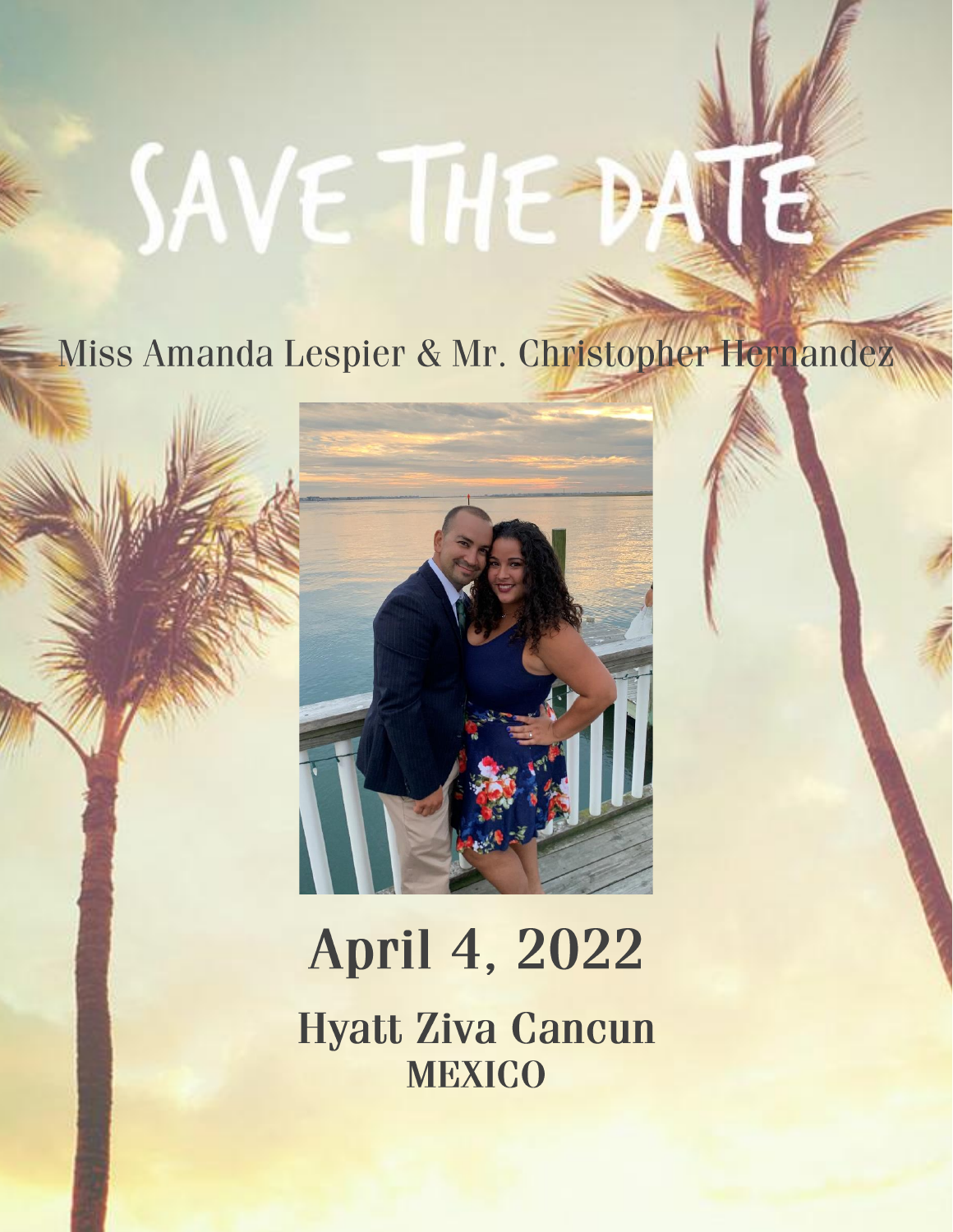

1.317.577.7775 ext 26 1.877,943,8282 ext 26

#### **TO RESERVE YOUR ROOM CLICK HERE:** <https://www.beachbumvacations.com/reservations> \_\_\_\_\_\_\_\_\_\_\_\_\_\_\_\_\_\_\_\_\_\_\_\_\_\_\_\_\_\_\_\_\_\_\_\_\_\_\_\_\_\_\_\_\_\_\_\_\_\_\_\_\_\_\_\_\_\_\_\_\_\_\_\_\_\_\_\_\_\_\_\_\_\_\_\_\_\_\_\_\_\_\_\_\_\_\_\_\_\_\_\_\_\_\_\_\_\_\_\_\_\_\_\_\_\_\_\_\_\_\_\_\_\_\_\_

Our travel concierge is Danialle Natale



Travel the WORLD with US Phone: 1-877-943-8282 Ext 26 Email: [Danialle@beachbumvacation.com](mailto:Danialle@beachbumvacation.com) **For a faster response, please email Danialle.**

**Bookings must be made via our online form at <http://www.beachbumvacations.com/reservations> [t](http://www.beachbumvacation.com/reservation)o ensure accuracy. Reservations cannot be made via phone.**

**Rates below are all inclusive and are reserved only for guests of Amanda & Christopher's Wedding!**

Amanda & Christopher have blocked off rooms for their wedding guests. They would like to encourage all their guests to book with Beach Bum Vacation. You must book your room directly with **Beach Bum Danialle** to ensure that you will receive wedding guest rates, be included on the guest list, all your travel arrangements are taken care of and you'll be included in all events for the wedding.

**Space is limited so make sure to reserve your room early!**

\*ALL-INCLUSIVE\*

\* Rates are based on travel between April 1 – 7, 2022 for a minimum of 3 nights and are PER PERSON (pp) \*

#### **Hyatt Ziva Cancun**

**Travel Window April 1 – 7, 2022**

#### **Prices are PER PERSON and do not include airfare**

| <b>Resort View - Prices are per person (PP)</b> |                  |                  |                  |                  |                  |  |  |  |
|-------------------------------------------------|------------------|------------------|------------------|------------------|------------------|--|--|--|
|                                                 | 3 Night PP Total | 4 Night PP Total | 5 Night PP Total | 6 Night PP Total | 7 Night PP Total |  |  |  |
| Single Occupancy                                | \$1,385.82       | \$1,839.43       | \$2,293.04       | \$2,746.65       | \$3,200.26       |  |  |  |
| Double Occupancy                                | \$876.96         | \$1,160.95       | \$1,444.94       | \$1,728.93       | \$2,012.92       |  |  |  |
| Triple Occupancy                                | \$730.47         | \$965.63         | \$1,200.79       | \$1,435.95       | \$1,671.11       |  |  |  |
| Quad Occupancy                                  | \$657.22         | \$867.96         | \$1,078.70       | \$1,289.44       | \$1,500.18       |  |  |  |
| Child 2 - 12                                    | \$294.85         | \$384.80         | \$474.75         | \$564.70         | \$654.65         |  |  |  |

| Club Ocean Front - Prices are per person (PP) |                  |                  |                  |                  |                  |  |  |  |
|-----------------------------------------------|------------------|------------------|------------------|------------------|------------------|--|--|--|
|                                               | 3 Night PP Total | 4 Night PP Total | 5 Night PP Total | 6 Night PP Total | 7 Night PP Total |  |  |  |
| Single Occupancy                              | \$1,486.05       | \$1,973.07       | \$2,460.09       | \$2,947.11       | \$3,434.13       |  |  |  |
| Double Occupancy                              | \$938.64         | \$1,243.19       | \$1,547.74       | \$1,852.29       | \$2,156.84       |  |  |  |
| Triple Occupancy                              | \$772.87         | \$1,022.16       | \$1,271.45       | \$1,520.74       | \$1,770.03       |  |  |  |
| Quad Occupancy                                | \$688.06         | \$909.08         | \$1,130.10       | \$1,351.12       | \$1,572.14       |  |  |  |
| Child 2 - 12                                  | \$294.85         | \$384.80         | \$474.75         | \$564.70         | \$654.65         |  |  |  |

www.BEACHBUMVACATTEN.com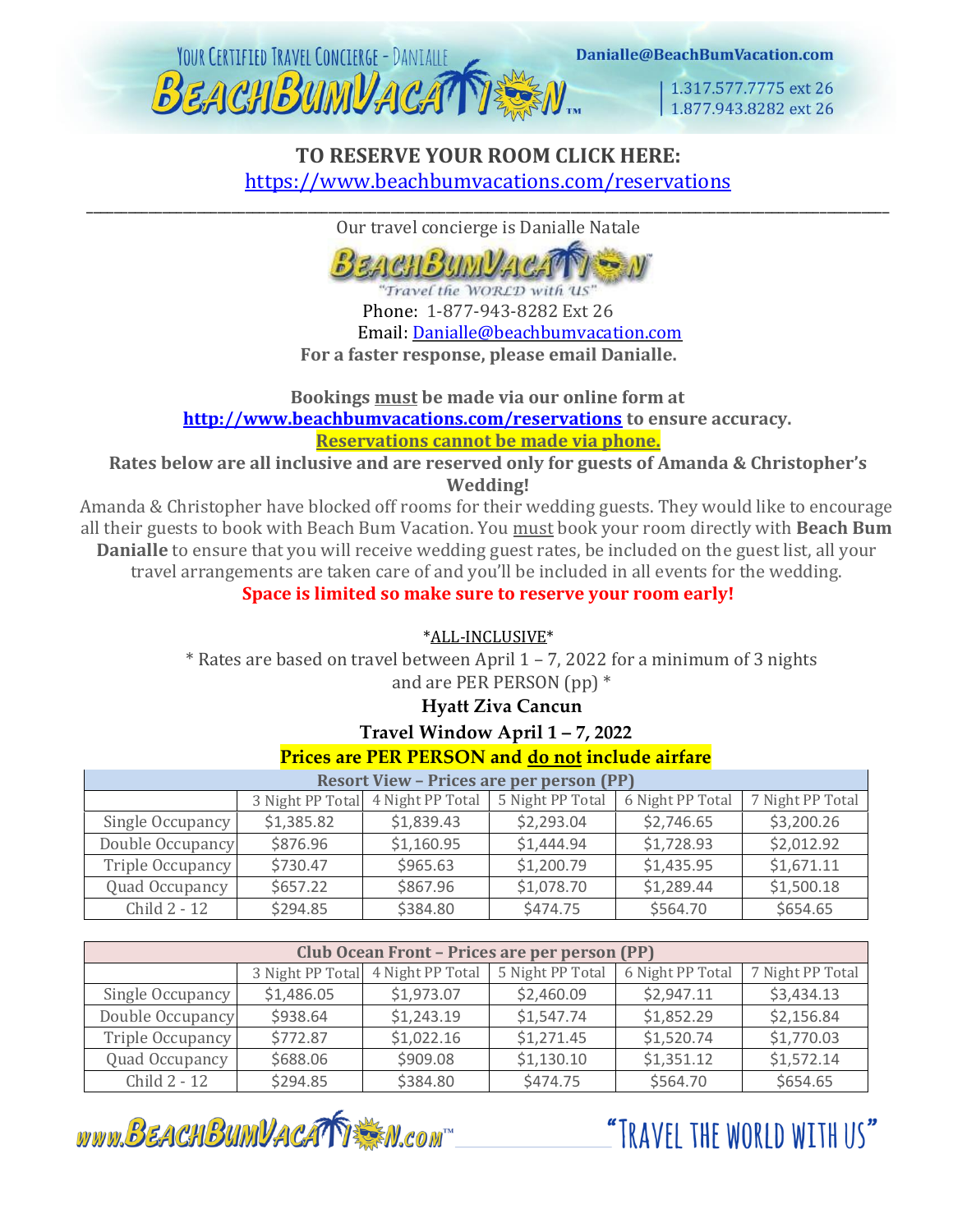Danialle@BeachBumVacation.com

1.317.577.7775 ext 26 1.877.943.8282 ext 26

| Turquoize Ocean Front Master - Prices are per person (PP) |            |                                   |                  |                  |                  |  |  |  |
|-----------------------------------------------------------|------------|-----------------------------------|------------------|------------------|------------------|--|--|--|
|                                                           |            | 3 Night PP Total 4 Night PP Total | 5 Night PP Total | 6 Night PP Total | 7 Night PP Total |  |  |  |
| Single Occupancy                                          | \$1,644.10 | \$2,183.80                        | \$2,723.50       | \$3,263.20       | \$3,802.90       |  |  |  |
| Double Occupancy                                          | \$1,035.01 | \$1,371.68                        | \$1,708.35       | \$2,045.02       | \$2,381.69       |  |  |  |
| Triple Occupancy                                          | \$834.55   | \$1,131.40                        | \$1,428.25       | \$1,725.10       | \$2,021.95       |  |  |  |

YOUR CERTIFIED TRAVEL CONCIERGE - DANIALLE

Single Occupancy: 1 adult per room

Double Occupancy: 2 adults per room (EXAMPLE: Double Occupancy cost x 2 for room total)

Triple Occupancy: 3 adults per room

Quad Occupancy: 4 adults per room

\*\*CHILD RATES ONLY APPLY WHEN BOOKING A ROOM WITH 2 PAYING ADULTS\*\* \*\*\*If you would like a different room category and/or travel dates, please inquire with Danialle as soon as possible as they are based on availability at the time of booking\*\*\*

#### **WHAT'S INCLUDED?**

Transportation to/from the resort, accommodations as selected, all meals, unlimited alcoholic and non-alcoholic beverages, in-room mini-bar with beer, water, soft drinks (re-stocked once a day), daily and nightly activity program, non-motorized water sports, live music and shows, fitness center, taxes and gratuities all included.

\*Please fill in the Reservation Form at [www.beachbumvacations.com/reservations](http://www.beachbumvacations.com/reservations) with information as it appears on your passport to secure your room!

> \*\*\*\*All reservations MUST to be made by November 3, 2021. \*\*\*\***Space is limited so reserve your room early!** \*NOTE: Rates above do NOT include airfare. Inquire with Danialle@beachbumvacation.com for up-to-date airfare rates into Cancun for your dates of travel.

#### **\*\*\* Process of Booking** \*\*\*

❖ Determine your travel dates & who you'll be sharing a room with then click on the secure Reservation Link and fill in your information: \*RESERVATION link[: https://www.beachbumvacations.com/reservations](https://www.beachbumvacations.com/reservations)

- ❖ If you have frequent flyer miles or airline credit vouchers Danialle is NOT able to book your flight. You must do so directly with the airline.
	- ❖ Determine if you want travel protection. It's highly recommended! Travel insurance rates are determined by the travelers state of residence, age and total trip cost. Please inquire with Beach Bum Danialle for a quote once you have decided on your package.

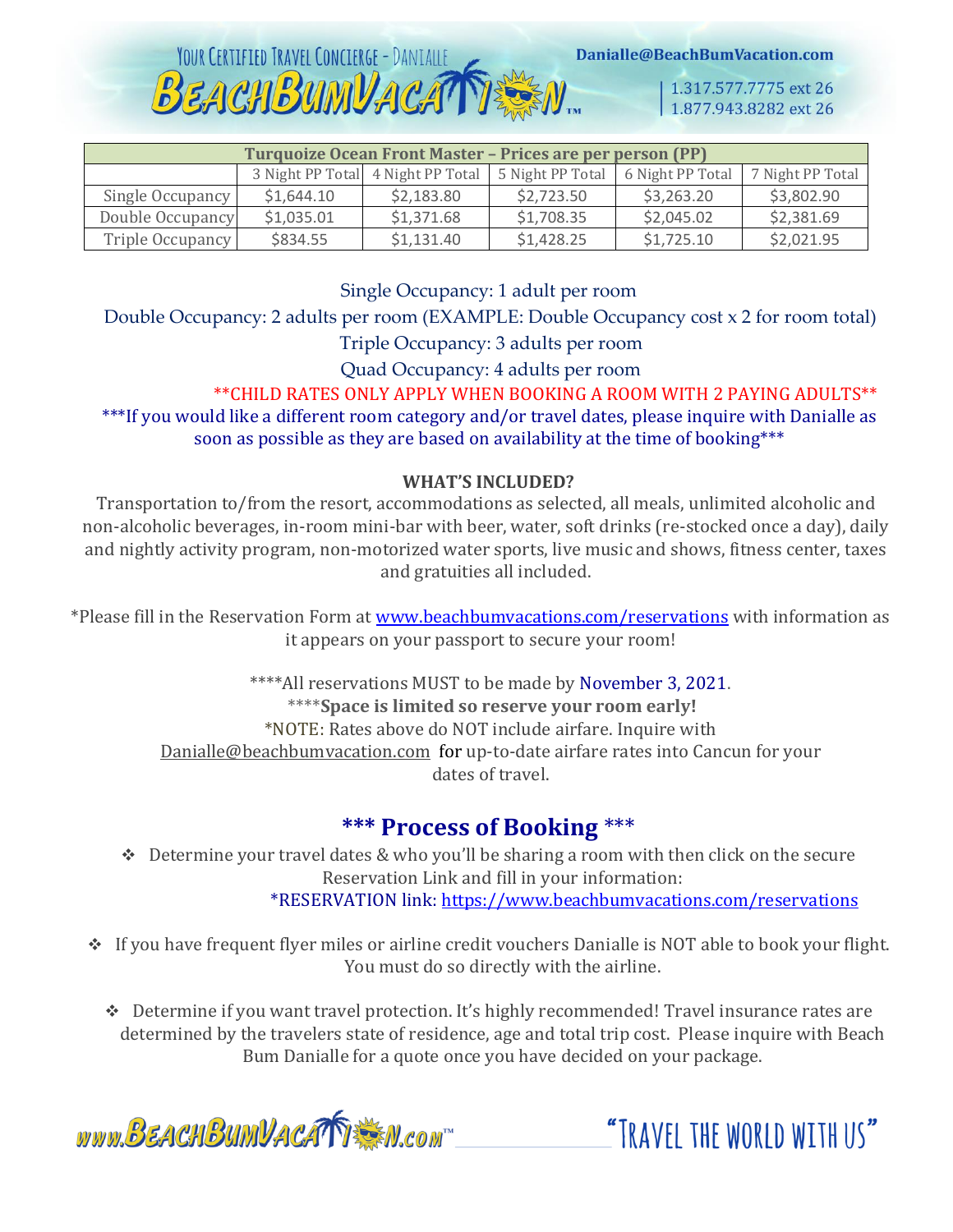

#### **You will need to indicate on the form if you accept or decline TRIP INSURANCE.**

PLEASE NOTE: Insurance is due at the time of making your initial deposit. Insurance CANNOT be added after initial deposit is made. **I strongly encourage you to purchase travel protection.**

#### **DOWN PAYMENT OPTIONS:**

1) **Room Only**: It's just \$150 per person to book just the room. 2) **Room with insurance**: It's just \$150 per person + the cost of insurance 3) **Room and flights without insurance**: It's \$150 per person + total airfare cost. 4) **Room and flights with insurance**: It's just \$150 per person + total airfare cost + the cost of insurance

❖ **After the down payment is made the final balance is due January 12, 2022. NO EXCEPTIONS**

#### **Late fees may apply to any payments made after January 12, 2022**

❖ Once you place your reservation and your payment has been applied you will receive a confirmation invoice/itinerary for your trip!

#### **\*\*\* Important Travel & Booking Information \*\*\***

When should I book?: As soon as possible for the best flight schedules and perks for being a part of Amanda & Christopher's Wedding Group!

\*IMPORTANT! -- Airfare WILL fluctuate depending on availability at time you make your reservation, please make your payment with Danialle as soon as possible to ensure the lowest rate and best flight time options. The best schedules to Cancun (airport code CUN) fill up quickly so please contact her soon to make your reservation.

Who should I ask for when making my reservation? All reservations must be made directly through Beach Bum Danialle via the link below [www.beachbumvacations.com/reservations](http://www.beachbumvacations.com/reservations)

Payment policy: In order to guarantee your room the full payment must be received by **January 12. 2022**. AIRFARE will be due at the time you are ready to add it to your package. Beach Bum Vacation's insurance policy will cover your airfare per the policy guidelines if booked through Beach Bum Vacation. **Airfare booked separately is not covered.**

> Visa, MasterCard, American Express and Discover & Diners Club are accepted. Note: Returned checks subject to \$30.00 fee.

What travel documents will I need? You will need a valid passport book in order to travel to Cancun. **NO EXCEPTIONS**

www.BEACHBUMVACATTEM.com